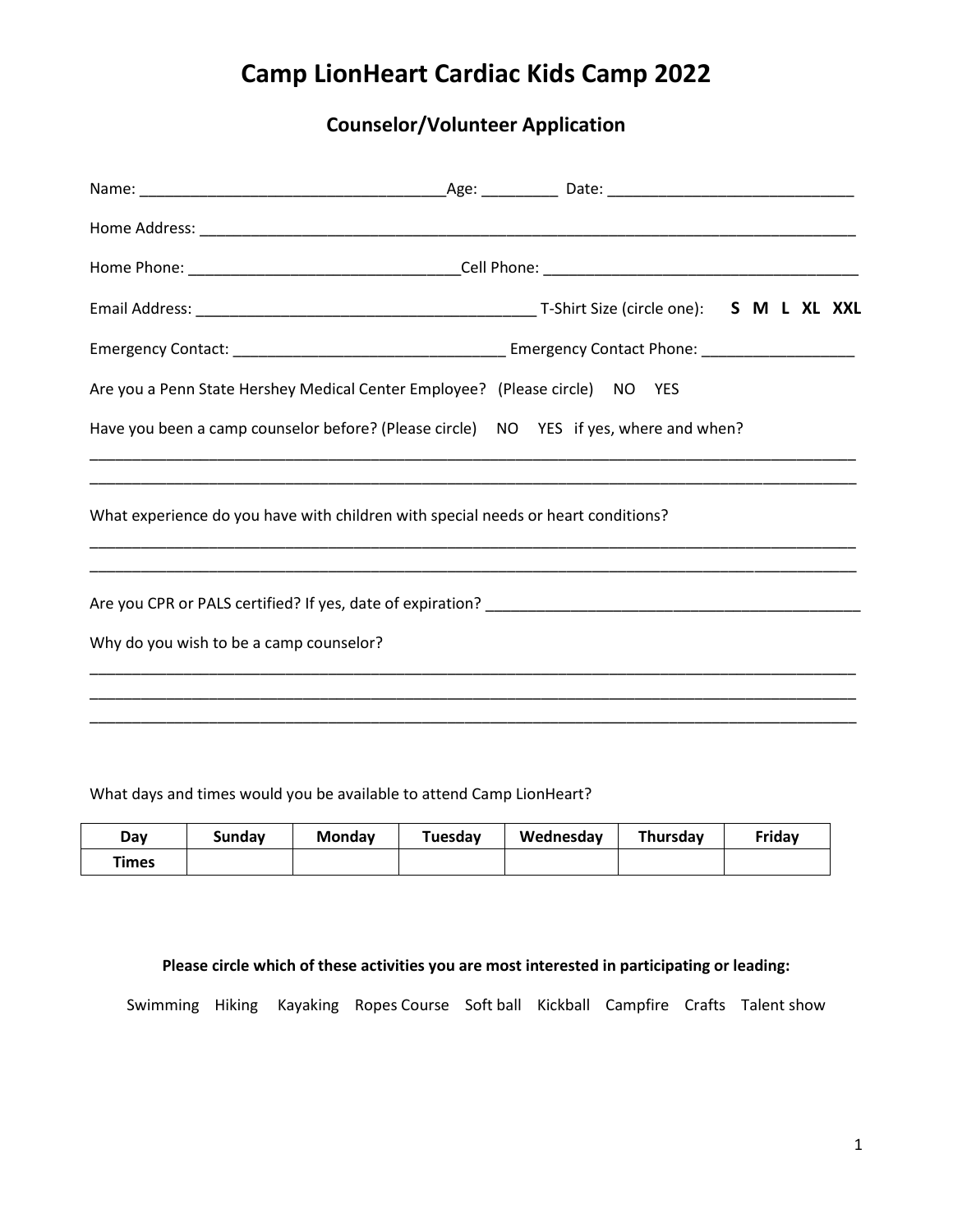#### **Counselor/Volunteer Application**

**Please list at least 2 References below**. They cannot be family members. At least one must be a school or work representative. Also, we may run a background check. Please understand that you will be notified by phone/email if you have been accepted to volunteer for this year's camp. Thank you for your interest.

|          | Reference Name | <b>Phone Number</b> |
|----------|----------------|---------------------|
| .        |                |                     |
| <u>.</u> |                |                     |

By my signature, I certify that the information contained in this profile is complete and accurate to the best of my knowledge. I authorize Camp LionHeart and/or its agents to examine any applicable records, which may attest to my character and suitability for a volunteer staff position.

\_\_\_\_\_\_\_\_\_\_\_\_\_\_\_\_\_\_\_\_\_\_\_\_\_\_\_\_\_\_\_\_\_\_\_\_\_\_\_\_\_\_\_ \_\_\_\_\_\_\_\_\_\_\_\_\_\_\_\_\_\_\_\_\_\_\_\_\_\_\_\_\_\_\_\_\_\_\_\_\_

| Signature | Date |  |
|-----------|------|--|
|           |      |  |

### **Photo Consent Form**

Camp LionHeart uses photographs, film, videotape, news releases, internet publications, and articles to keep the public informed of the hospital services and activities. Occasionally, outside photographers from newspapers or television stations are also used to help illustrate camp activities. We appreciate your permission to photograph (you/your child) or use (your name/child's name) and story during your stay at Camp LionHeart and to use them as mentioned above. By signing this form, you indefinitely waive the right to inspect or approve the photographs and /or materials before publication. Camp LionHeart and their affiliated corporations, officers, agents, and employees are indefinitely released from all debts, claims, and/or liability of any kind arising out of or in connection with the use of your name, story, or statements and the use of any caption or descriptive material herewith. Your signature fully releases Camp LionHeart of all responsibility for information and photographs that are used.

| Printed Name: | Date: |  |
|---------------|-------|--|
| Signature:    | Date: |  |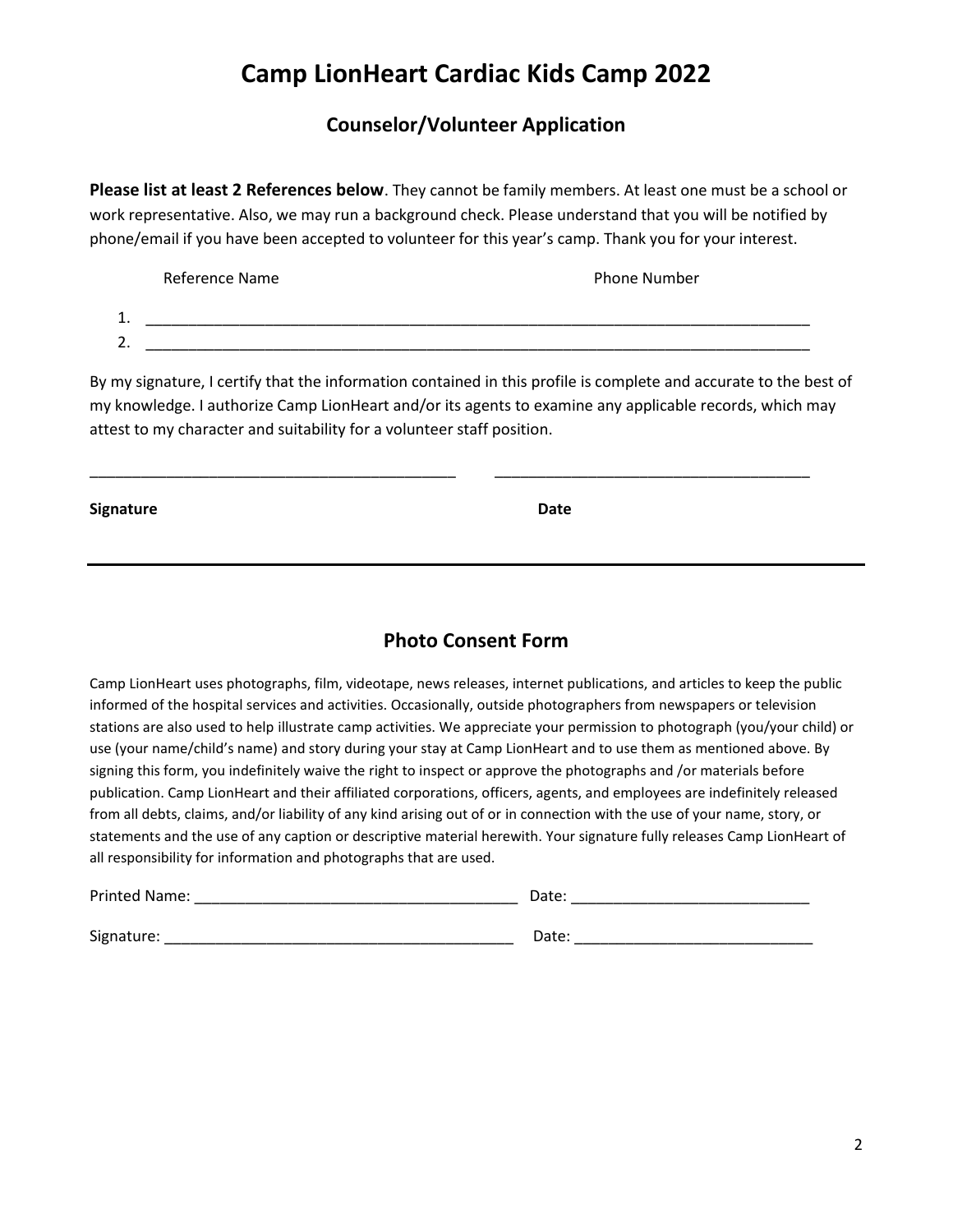#### **Counselor/Volunteer Application**

## **Notice of Privacy Practices**

#### TO COUNSELORS/STAFF:

This notice describes how medical information about Camp LionHeart counselors/staff may be used and disclosed for the purposes of Camp LionHeart and how you can get access to this information. This is required by the Privacy regulations created as a result of the Health Insurance Portability and Accountability Act of 1996.

#### COUNSELOR/STAFF HEALTH INFORMATION:

This notice describes the information privacy practices followed by Camp LionHeart medical staff. Our office is dedicated to maintaining the privacy of counselor/staff health information. We are required by law to give you this notice and maintain the confidentiality of counselor/staff health information.

#### OUR USE AND DISCLOSURE OF HEALTH INFORMATION:

- 1. To public health authorities and agencies that are authorized by law to collect information.
- 2. For medical treatment. For example, we will use the counselor/staff medical history to provide you with medical treatment as needed during the week of Camp LionHeart.
- 3. Lawsuits and similar proceedings in direct response to a court order.
- 4. If required to do so by a law enforcement official.
- 5. When necessary to reduce or prevent a serious threat to the counselor/staff health and safety or the health and safety of another individual or the public.
- 6. To federal officials for national security and intelligence activities.
- 7. To persons assisting in the counselor/staff care such as other doctors, or an aide who is providing care.

#### COUNSELOR/STAFF RIGHTS REGARDING HEALTH INFORMATION:

- 1. You may request a restriction in the way we use and disclose your counselor/staff health information. You may request that we restrict information to only certain individuals involved in your care.
- 2. You may request that we communicate with you by alternative means or alternative locations such as only at home or by mail.
- 3. You have the right to inspect and obtain a copy of the health information used to make decisions about your health.
- 4. You have the right to ask us to correct or add missing information to your health record if you believe our information is incorrect. To request an amendment, please submit your request in writing. You must provide us with a reason to support your request.
- 5. You may request a copy of this notice.
- 6. You have the right to file a complaint. If you believe your privacy has been violated, you may file a complaint with our practice or the Department of Health and Human Services at 200 Independence Ave. S.W., Room 509F, HHH Building, Washington, D.C. 20201.

As permitted by law, we reserve the right to amend or modify our privacy policies and practices and adhere to changes in federal and state regulations.

YOU MAY CONTACT OUR OFFICE AT 717-531-8674 IF YOU HAVE ANY QUESTIONS REGARDING THIS NOTICE OR OUR HEALTH INFORMATION PRIVACY POLICIES.

I hereby acknowledge that I have read the Notice of Privacy Practice of Camp LionHeart.

Medical Staff Signature Date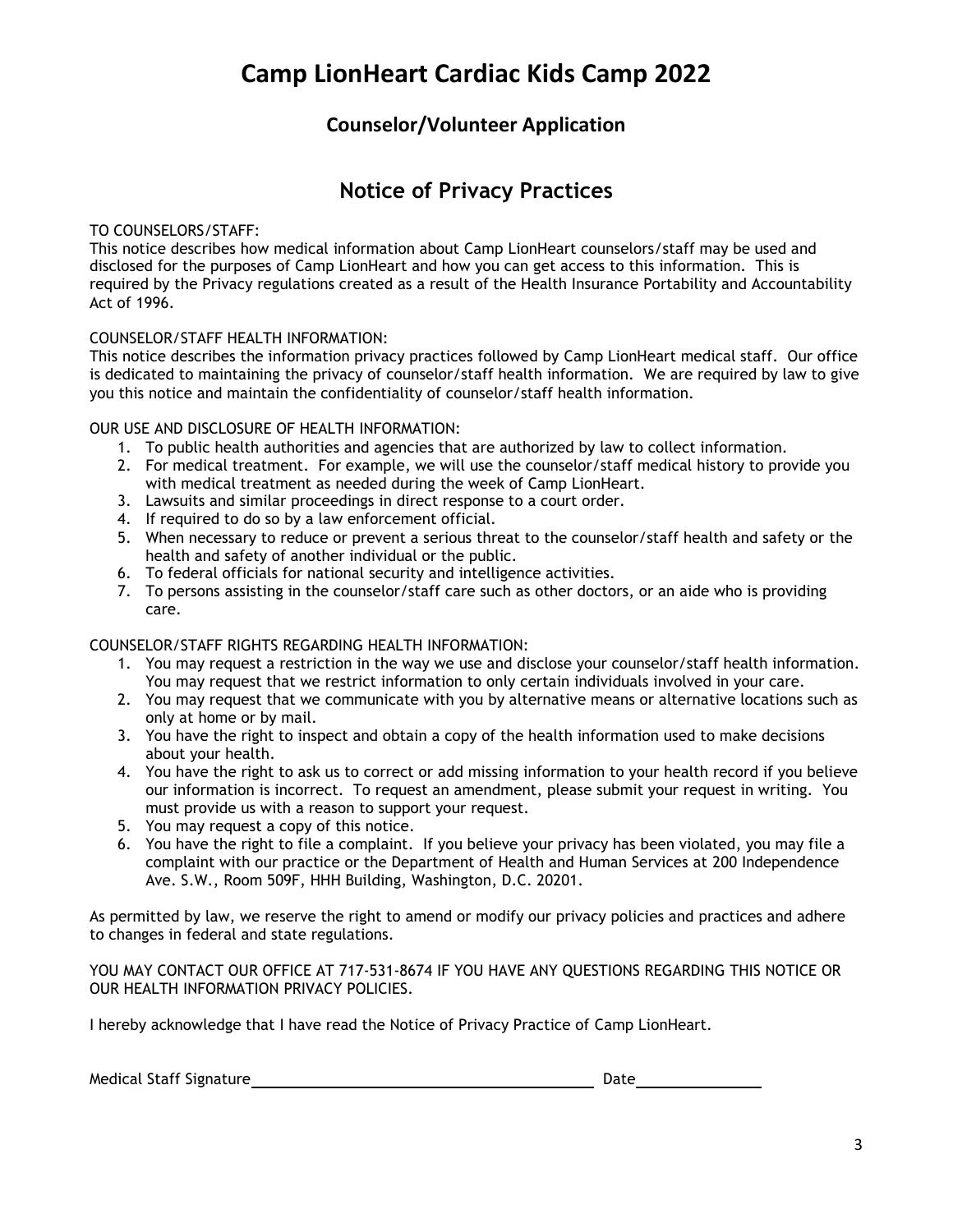## **Counselor/Volunteer Application**

### **Volunteer and Counselor's Expectations**

#### **In additions to the associate rule and expectations camp counselors should abide by the following rules:**

- No alcoholic beverages, illegal drugs, or tobacco products are allowed.
- Prescription medication must be stored in its original container and secure in the designated area.
- No guns, knives, projectile devices, fireworks, or any other kind of weapons are allowed.
- Physically/Verbally suggestive or sexual behavior is unacceptable and will not be tolerated.
- Swearing and foul language are unacceptable and will not be tolerated.
- No counselor should under any circumstances be alone with a camper.
- No counselor should leave the campgrounds without permission from the director
- The camp director should be notified of any concerns regarding a camper/counselor's well-being or behavior

**If at any time during the camp these expected behaviors are not displayed or a counselor's behavior takes away from a positive camp experience, the Camp Director reserves the right to terminate the counselor's stay. In such a case, the Camp Director will decide if and when such a counselor can return to camp in the future.** 

By signing below, I acknowledge and agree to the above counselor expectations/behaviors:

| Print Name: | Date: |
|-------------|-------|
| Signature:  |       |

## **Medical Release / Permission to Treat:**

I, \_\_\_\_\_\_\_\_\_\_\_\_\_\_\_\_\_\_\_\_\_\_\_\_\_\_\_, authorize and appoint any member of the staff of Camp LionHeart to take care for me in the case of medical emergency while attending Camp LionHeart. This authorization shall include the right to any necessary medical treatments in the case of an emergency. I authorize the Camp Director and/or camp staff to communicate about my medical information with my emergency contact.

\_\_\_\_\_\_\_\_\_\_\_\_\_\_\_\_\_\_\_\_\_\_\_\_\_\_\_\_\_\_\_\_\_\_\_\_\_\_\_\_\_\_\_\_\_\_\_\_\_\_\_\_\_\_\_ \_\_\_\_\_\_\_\_\_\_\_\_\_\_\_\_\_\_\_\_\_\_\_\_\_\_\_\_

**Signature** Date **Date** 

# **\*\*\* Please submit a copy of your Health Insurance Card and Updated Immunizations\*\*\***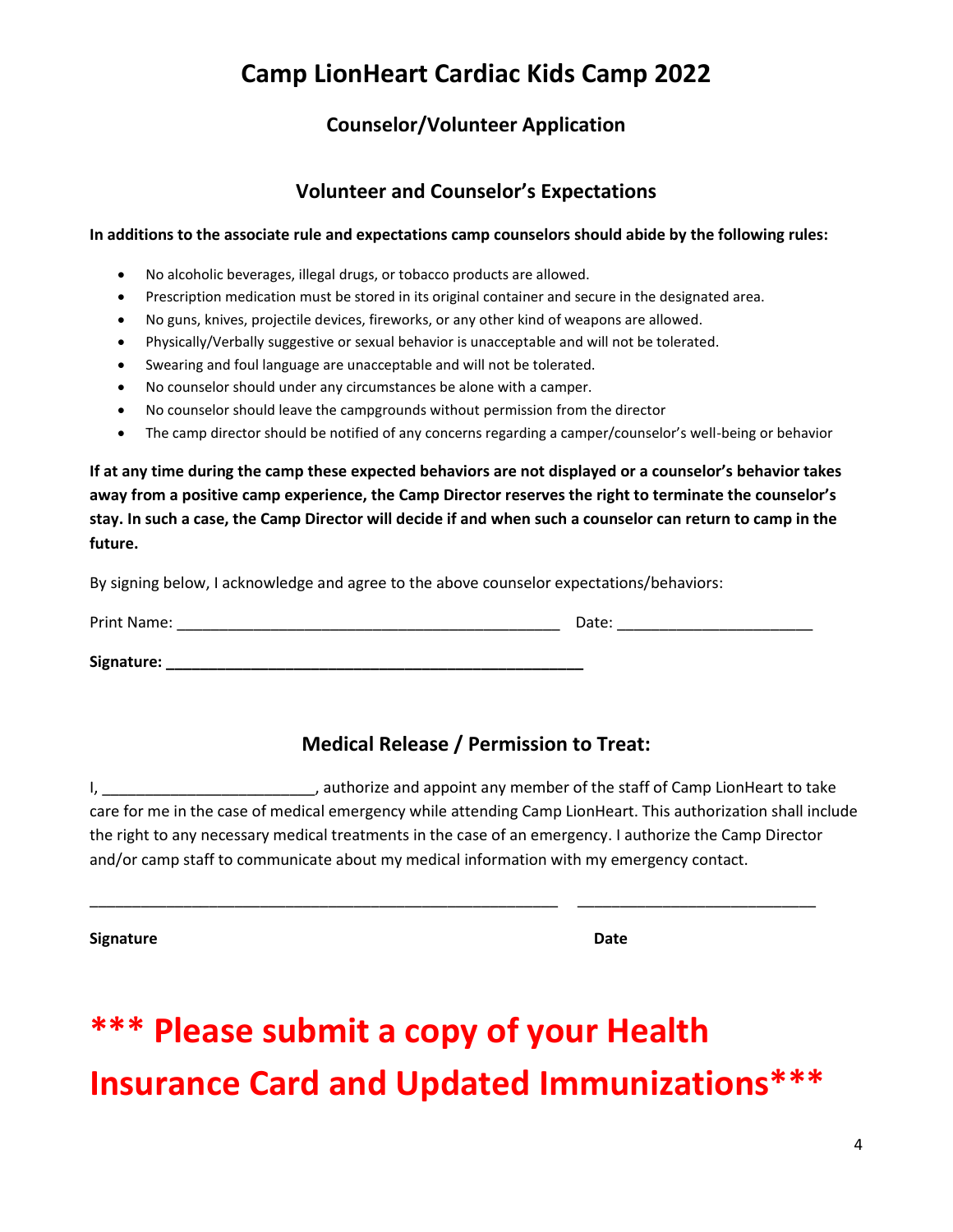## **Counselor/Volunteer Application**

# **Medical Information for Volunteers / Counselors**

#### **Other Emergency Numbers:**

| Name | $-1$ |  |
|------|------|--|
|      |      |  |

Name: \_\_\_\_\_\_\_\_\_\_\_\_\_\_\_\_\_\_\_\_\_\_\_\_\_\_\_\_\_ Relationship: \_\_\_\_\_\_\_\_\_\_\_\_\_\_\_\_\_ Phone: \_\_\_\_\_\_\_\_\_\_\_\_\_\_\_

PLEASE LIST ALL PERTINENT MEDICAL/PSYCHIATRIC HISTORY INCLUDING DATE OF ONSET.

| <b>CONDITION</b> | <b>DATE</b> |
|------------------|-------------|
|                  |             |
|                  |             |
|                  |             |
|                  |             |
|                  |             |
|                  |             |
|                  |             |
|                  |             |

Please explain any issues that may arise at camp due to your medical conditions. Include special treatments or procedures that you may need to do to alleviate symptoms (i.e. warm packs, rest, medications, asthma treatments, etc.)

\_\_\_\_\_\_\_\_\_\_\_\_\_\_\_\_\_\_\_\_\_\_\_\_\_\_\_\_\_\_\_\_\_\_\_\_\_\_\_\_\_\_\_\_\_\_\_\_\_\_\_\_\_\_\_\_\_\_\_\_\_\_\_\_\_\_\_\_\_\_\_\_\_\_\_\_\_\_ \_\_\_\_\_\_\_\_\_\_\_\_\_\_\_\_\_\_\_\_\_\_\_\_\_\_\_\_\_\_\_\_\_\_\_\_\_\_\_\_\_\_\_\_\_\_\_\_\_\_\_\_\_\_\_\_\_\_\_\_\_\_\_\_\_\_\_\_\_\_\_\_\_\_\_\_\_\_ \_\_\_\_\_\_\_\_\_\_\_\_\_\_\_\_\_\_\_\_\_\_\_\_\_\_\_\_\_\_\_\_\_\_\_\_\_\_\_\_\_\_\_\_\_\_\_\_\_\_\_\_\_\_\_\_\_\_\_\_\_\_\_\_\_\_\_\_\_\_\_\_\_\_\_\_\_\_

## **ALLERGIES**

Are you allergic to anything? Please explain item(s) and specific reactions and date of last reaction; please state how allergic reactions are treated.

| $\Box$ Insect bites or stings<br><u>and the state of the state of the state of the state of the state of the state of the state of the state of th</u> |
|--------------------------------------------------------------------------------------------------------------------------------------------------------|
| $\Box$ Foods                                                                                                                                           |
| $\Box$ Animals                                                                                                                                         |
| $\Box$ Medications                                                                                                                                     |
| $\Box$ Other                                                                                                                                           |